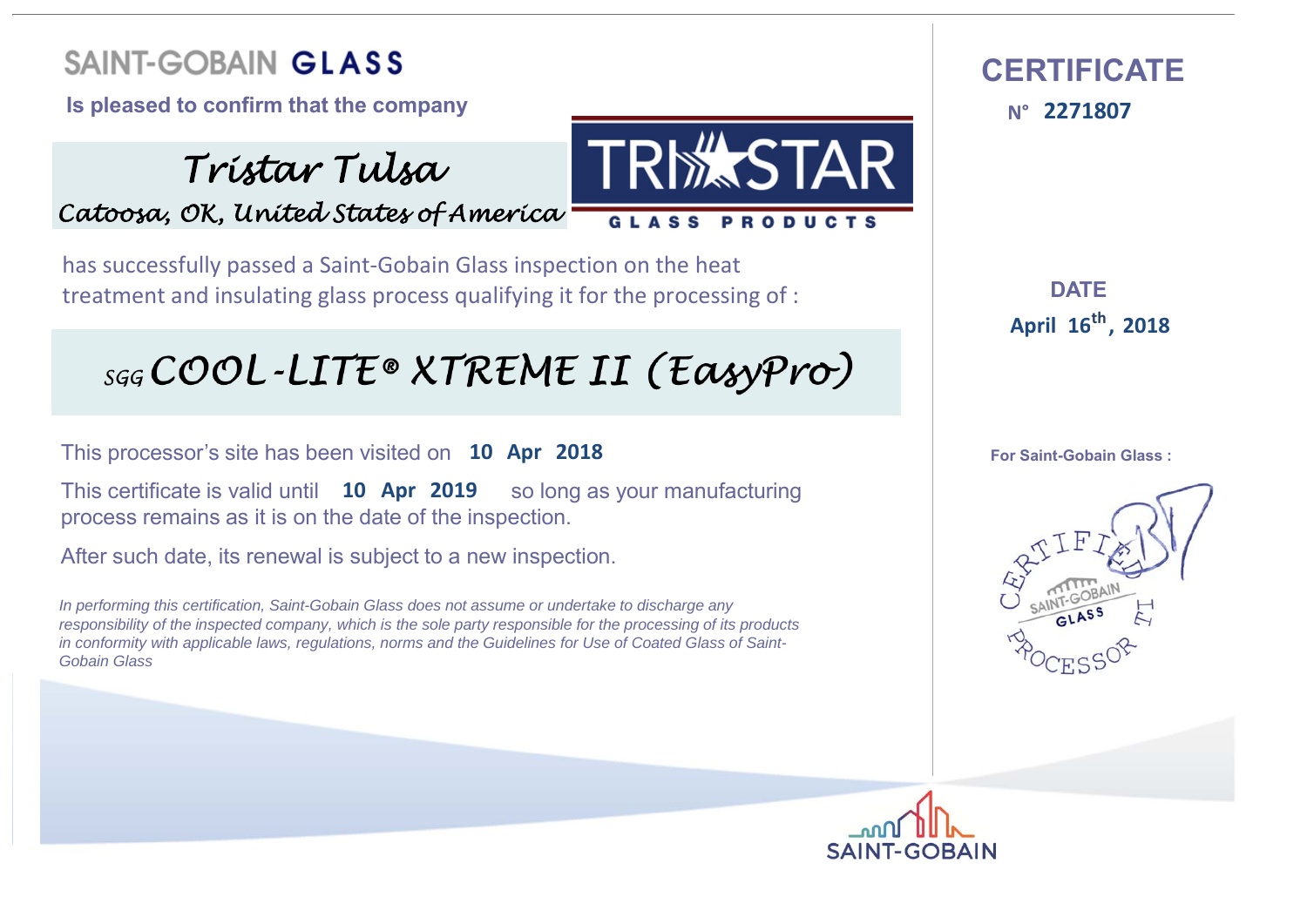**Is pleased to confirm that the company** 

*Tristar Tulsa Catoosa, OK, United States of America*

has successfully passed a Saint‐Gobain Glass inspection on the heat treatment and insulating glass process qualifying it for the processing of :

# sgg COOL-LITE® SKN II (EasyPro)

This processor's site has been visited on **10 Apr 2018**

**This certificate is valid until 10 Apr 2019** so long as your manufacturing process remains as it is on the date of the inspection.

After such date, its renewal is subject to a new inspection.

*In performing this certification, Saint-Gobain Glass does not assume or undertake to discharge any responsibility of the inspected company, which is the sole party responsible for the processing of its products in conformity with applicable laws, regulations, norms and the Guidelines for Use of Coated Glass of Saint-Gobain Glass*



 **CERTIFICATEN°**

**DATE :16 April <sup>2018</sup> th,**

**For Saint-Gobain Glass :**



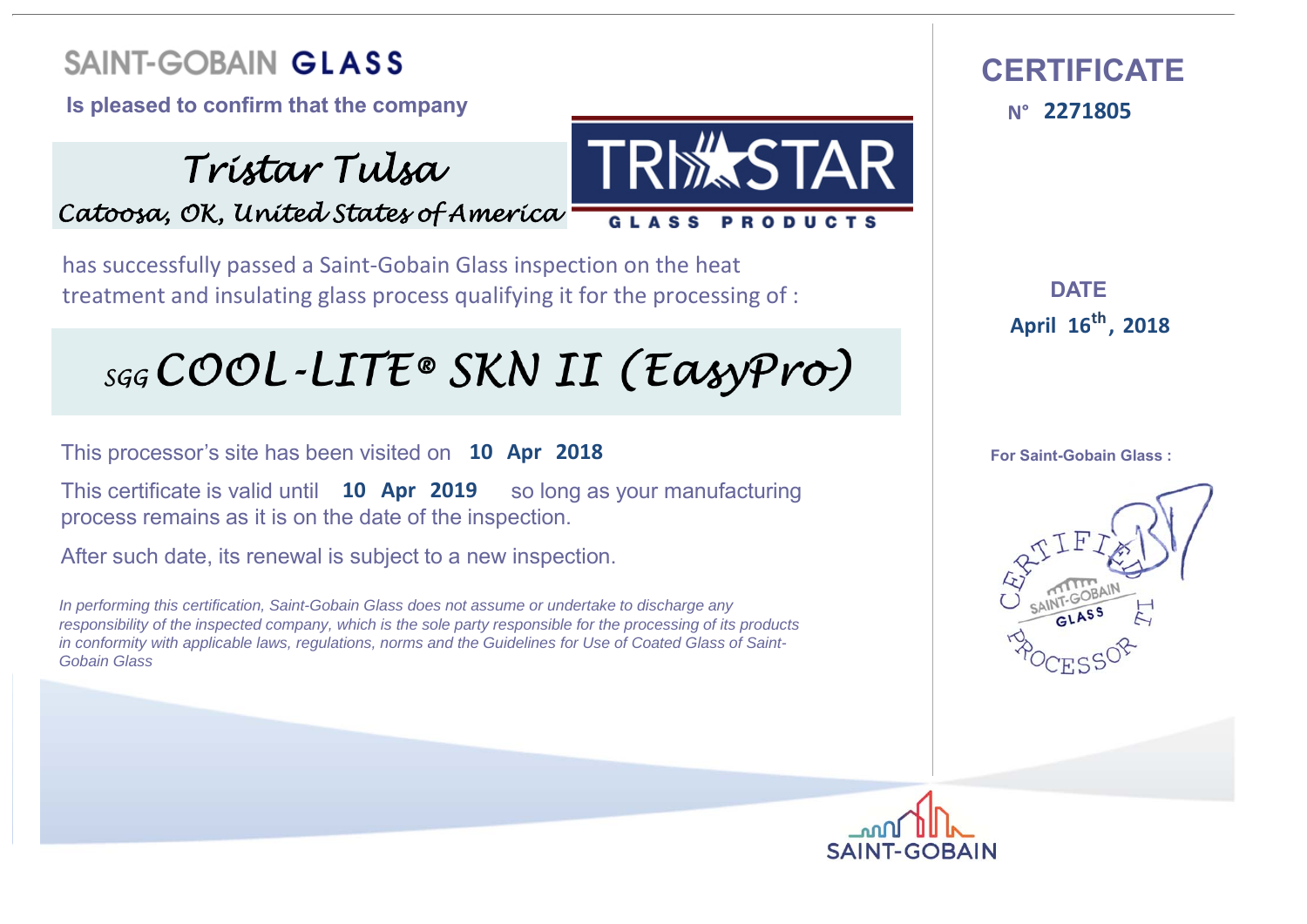**Is pleased to confirm that the company** 

*Tristar Tulsa Catoosa, OK, United States of America*

**ALSTAR** GLASS PRODUCTS

has successfully passed a Saint‐Gobain Glass inspection on the heat treatment and insulating glass process qualifying it for the processing of :

## *SGG COOL-LITE® KT*

This processor's site has been visited on **10 Apr 2018**

**This certificate is valid until 10 Apr 2019** so long as your manufacturing process remains as it is on the date of the inspection.

After such date, its renewal is subject to a new inspection.

*In performing this certification, Saint-Gobain Glass does not assume or undertake to discharge any responsibility of the inspected company, which is the sole party responsible for the processing of its products in conformity with applicable laws, regulations, norms and the Guidelines for Use of Coated Glass of Saint-Gobain Glass*



**DATE :16 April <sup>2018</sup> th,**

**For Saint-Gobain Glass :**



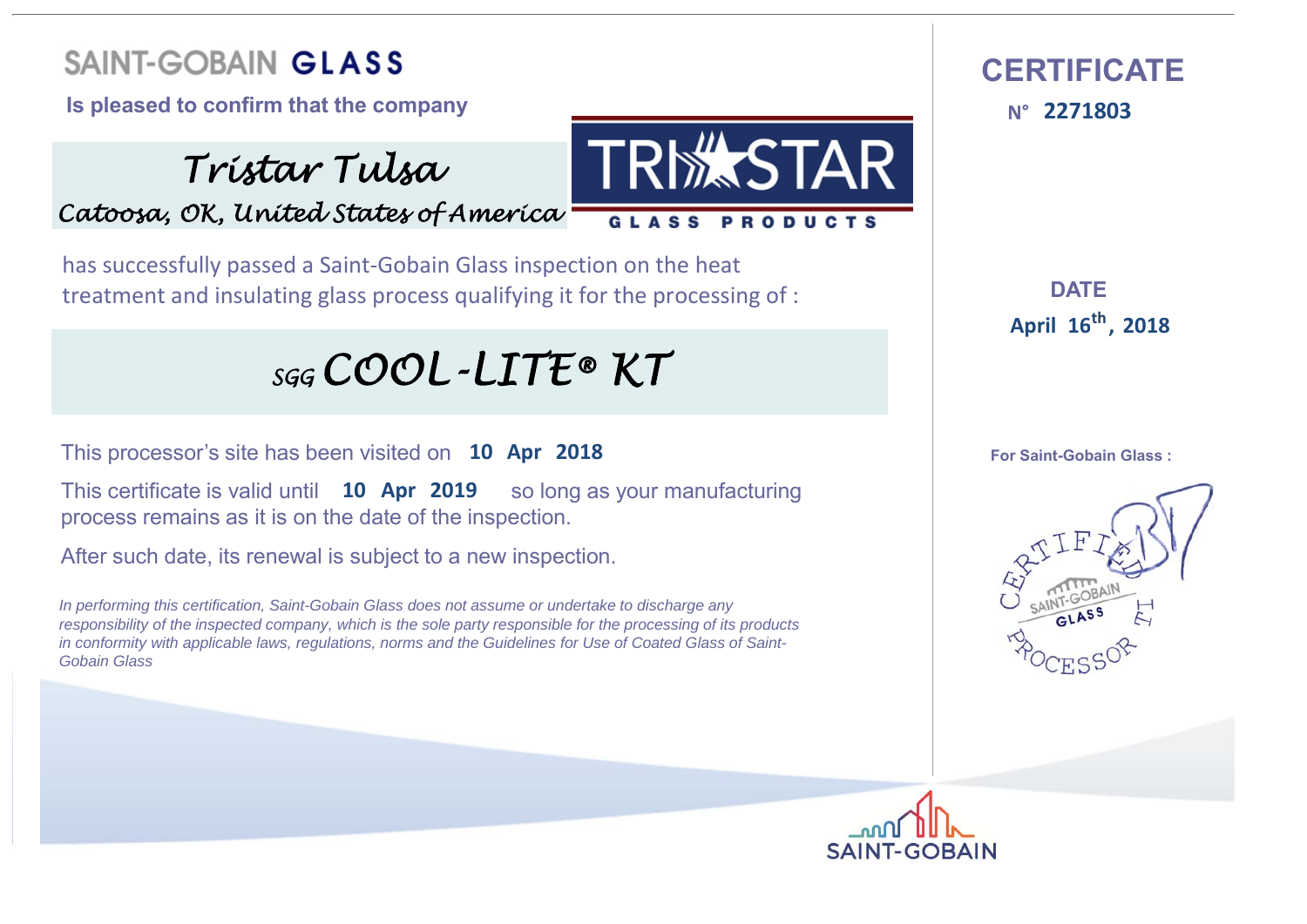**Is pleased to confirm that the company** 

*Tristar Tulsa Catoosa, OK, United States of America*

has successfully passed a Saint‐Gobain Glass inspection on the heat treatment and insulating glass process qualifying it for the processing of :

### *SGG PLANITHERM® Series*

This processor's site has been visited on **10 Apr 2018**

**This certificate is valid until 10 Apr 2019** so long as your manufacturing process remains as it is on the date of the inspection.

After such date, its renewal is subject to a new inspection.

*In performing this certification, Saint-Gobain Glass does not assume or undertake to discharge any responsibility of the inspected company, which is the sole party responsible for the processing of its products in conformity with applicable laws, regulations, norms and the Guidelines for Use of Coated Glass of Saint-Gobain Glass*





**DATE :16 April <sup>2018</sup> th,**

**For Saint-Gobain Glass :**